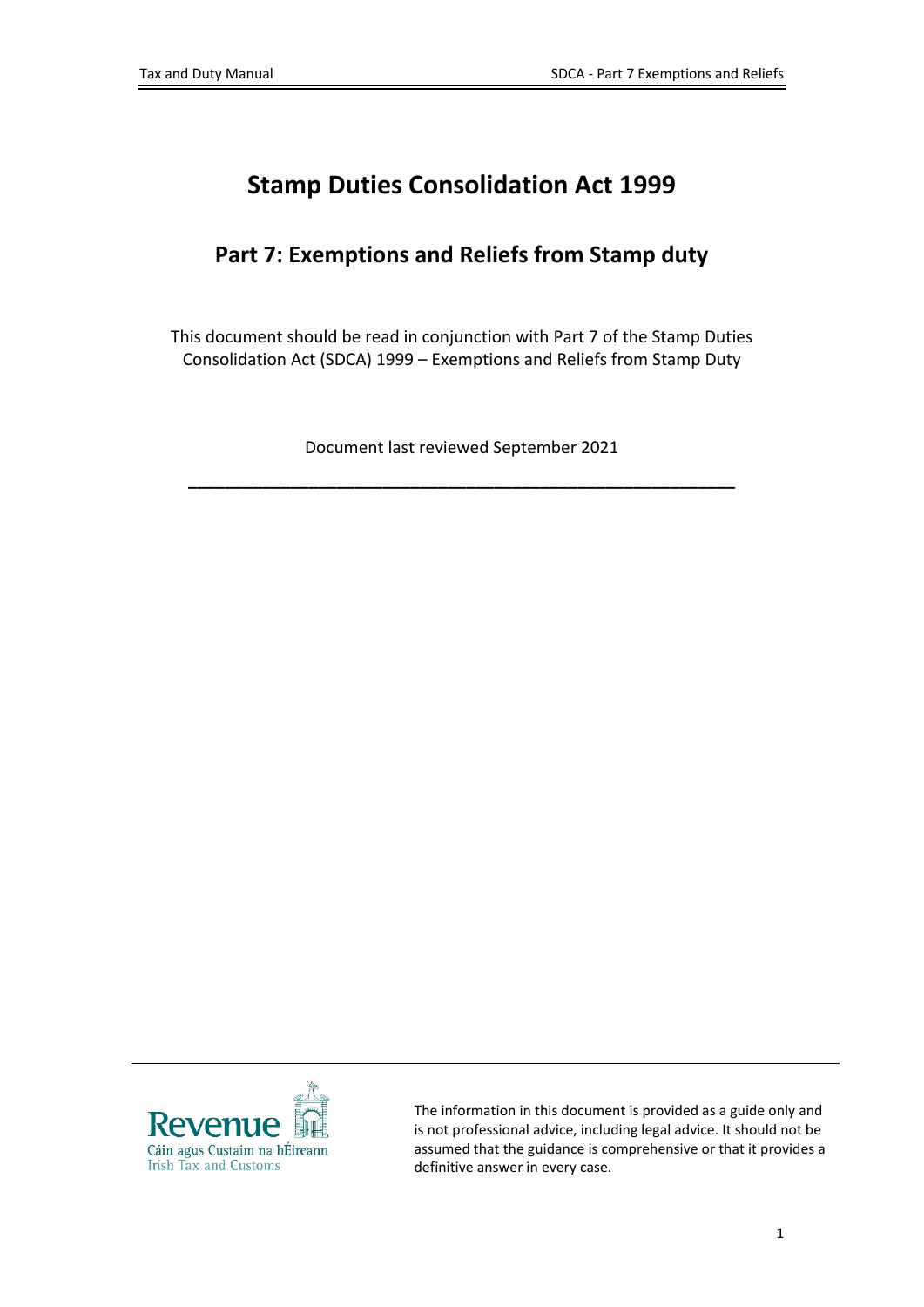#### **Table of Contents**

| 1.   | Section 79 - Conveyances and transfers of property between certain bodies    |  |
|------|------------------------------------------------------------------------------|--|
|      |                                                                              |  |
| 2.   | Section 80 - Reconstructions or amalgamations of companies4                  |  |
| 3.   |                                                                              |  |
| 4.   |                                                                              |  |
| 5.   |                                                                              |  |
| 6.   |                                                                              |  |
| 7.   |                                                                              |  |
| 8.   |                                                                              |  |
| 9.   |                                                                              |  |
| 10.  |                                                                              |  |
|      |                                                                              |  |
|      |                                                                              |  |
|      |                                                                              |  |
|      | 14. Section 83D - Refund scheme where land used for residential development6 |  |
| 15.  |                                                                              |  |
| 16.  |                                                                              |  |
| 17.  |                                                                              |  |
|      |                                                                              |  |
| 18.1 |                                                                              |  |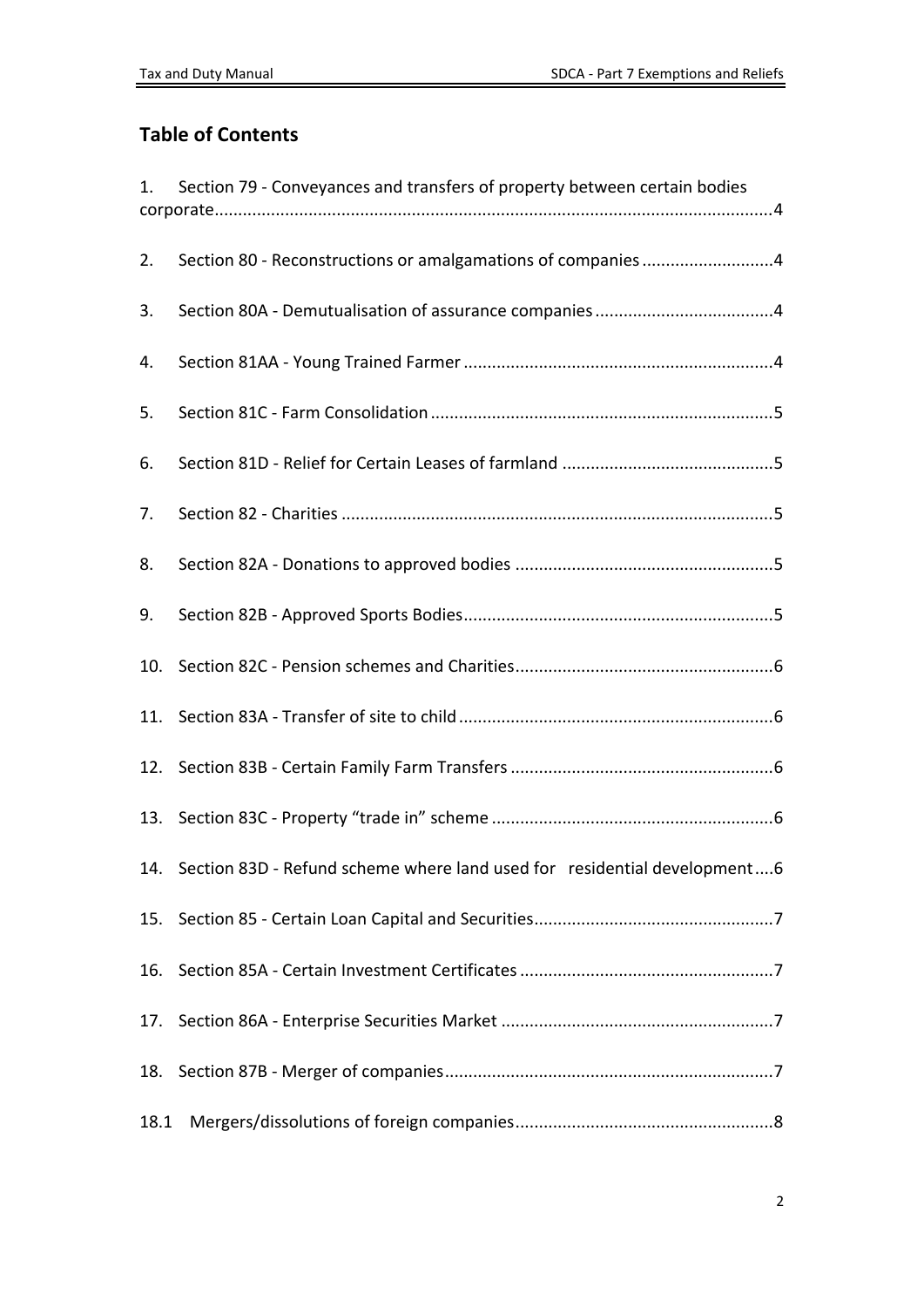| 20.                                                                               |                                                                        |  |
|-----------------------------------------------------------------------------------|------------------------------------------------------------------------|--|
|                                                                                   |                                                                        |  |
| 22.                                                                               | Section 91A - New houses or apartments with a floor area compliance    |  |
|                                                                                   | 23. Section 92 - New dwelling houses and apartments with no floor area |  |
|                                                                                   |                                                                        |  |
| 25.                                                                               |                                                                        |  |
| 26.                                                                               | Section 96 - Transfers between spouses and civil partners10            |  |
| 27. Section 97 - Certain transfers following the dissolution of marriage or civil |                                                                        |  |
|                                                                                   |                                                                        |  |
|                                                                                   |                                                                        |  |
|                                                                                   |                                                                        |  |
|                                                                                   |                                                                        |  |
|                                                                                   | 31. Section 106B - Housing Authorities/Affordable Homes Partnership 12 |  |
| 32.                                                                               |                                                                        |  |
|                                                                                   |                                                                        |  |
| 34.                                                                               |                                                                        |  |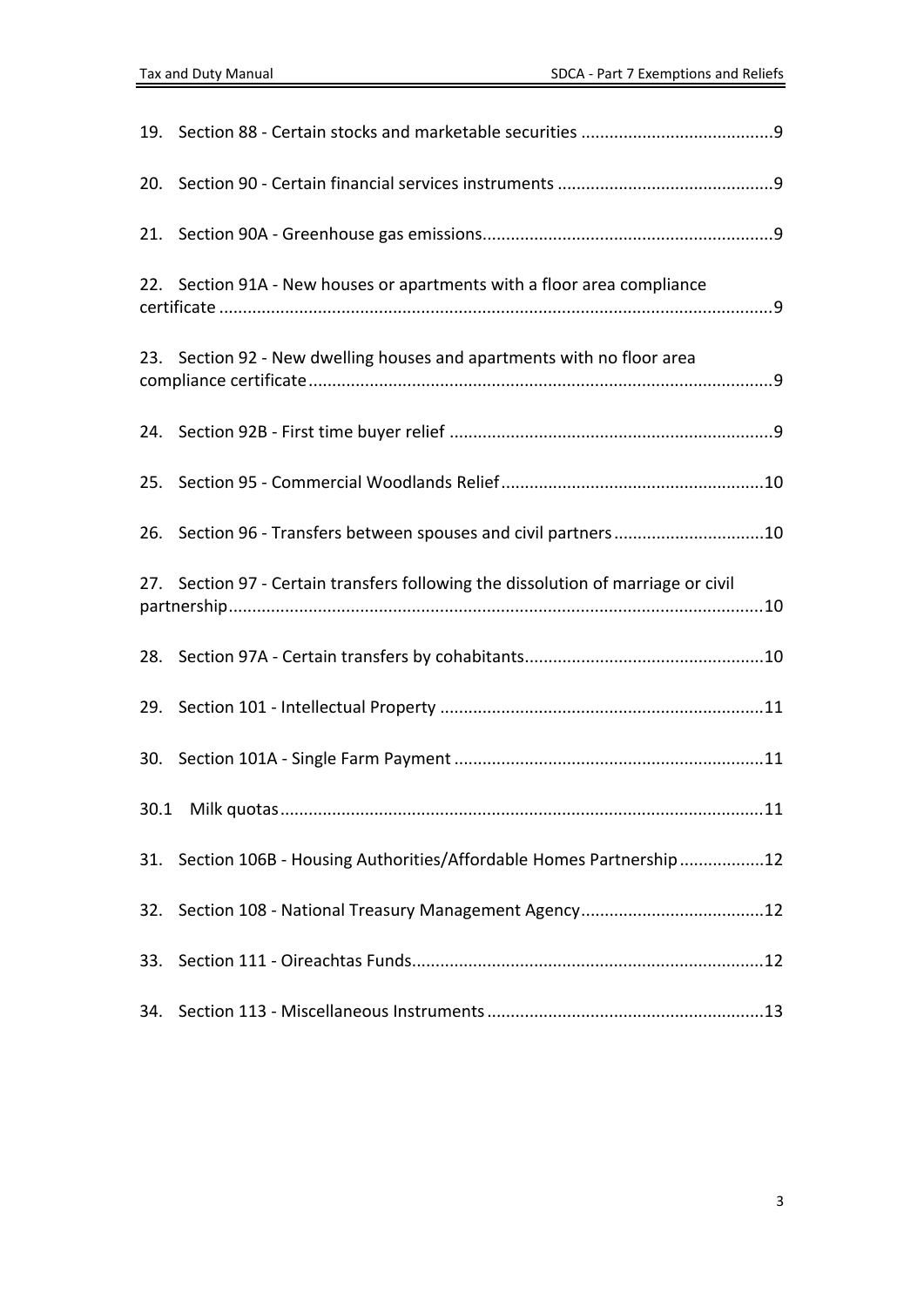Chapter 1: Instruments in respect of which a self-assessed Stamp Duty Return must be filed under the eStamping system in order to obtain exemption or relief

# <span id="page-3-0"></span>1. Section 79 - Conveyances and transfers of property between certain bodies corporate

This section provides for a relief from stamp duty on certain transfers of property in a corporate group. The Tax and Duty Manual [Section](https://www.revenue.ie/en/tax-professionals/tdm/stamp-duty/stamp-duty-manual/part-07-exemptions-and-reliefs-from-stamp-duty/section-79-associated-companies-relief.pdf) [79:](https://www.revenue.ie/en/tax-professionals/tdm/stamp-duty/stamp-duty-manual/part-07-exemptions-and-reliefs-from-stamp-duty/section-79-associated-companies-relief.pdf) [Associated](https://www.revenue.ie/en/tax-professionals/tdm/stamp-duty/stamp-duty-manual/part-07-exemptions-and-reliefs-from-stamp-duty/section-79-associated-companies-relief.pdf) [Companies](https://www.revenue.ie/en/tax-professionals/tdm/stamp-duty/stamp-duty-manual/part-07-exemptions-and-reliefs-from-stamp-duty/section-79-associated-companies-relief.pdf) [Relief](https://www.revenue.ie/en/tax-professionals/tdm/stamp-duty/stamp-duty-manual/part-07-exemptions-and-reliefs-from-stamp-duty/section-79-associated-companies-relief.pdf) for this relief is available in the Stamp Duty (replacement) Manual.

### <span id="page-3-1"></span>2. Section 80 - Reconstructions or amalgamations of companies

This section provides for a relief from stamp duty on certain transfers of property that take place as a result of reconstructions or amalgamations of companies.

#### <span id="page-3-2"></span>3. Section 80A - Demutualisation of assurance companies

Section 80A of the SDCA provides for an exemption from stamp duty on any instrument made for the purposes of or in connection with the demutualisation of an assurance company which carries on a mutual life business.

A demutualisation is an arrangement between an assurance company and its members whereby the business carried on by the assurance company is transferred to a limited company and shares or the right to shares in that company or its parent are issued or, as the case may be, granted to members of the assurance company.

Adjudication has been abolished for instruments executed on or after 7 July 2012 and a self-assessed Stamp Duty Return is required to be filed under the eStamping system to claim this relief.

## <span id="page-3-3"></span>4. Section 81AA - Young Trained Farmer

This section provides for a stamp duty exemption on the transfer of agricultural land to 'young trained farmers'. The manual [Part](https://www.revenue.ie/en/tax-professionals/tdm/stamp-duty/stamp-duty-manual/part-07-exemptions-and-reliefs-from-stamp-duty/section-81aa-transfers-of-land-to-young-trained-farmers.pdf) [7-](https://www.revenue.ie/en/tax-professionals/tdm/stamp-duty/stamp-duty-manual/part-07-exemptions-and-reliefs-from-stamp-duty/section-81aa-transfers-of-land-to-young-trained-farmers.pdf) [Section](https://www.revenue.ie/en/tax-professionals/tdm/stamp-duty/stamp-duty-manual/part-07-exemptions-and-reliefs-from-stamp-duty/section-81aa-transfers-of-land-to-young-trained-farmers.pdf) [81AA](https://www.revenue.ie/en/tax-professionals/tdm/stamp-duty/stamp-duty-manual/part-07-exemptions-and-reliefs-from-stamp-duty/section-81aa-transfers-of-land-to-young-trained-farmers.pdf) for this relief is available in the Stamp Duty (replacement) Manual.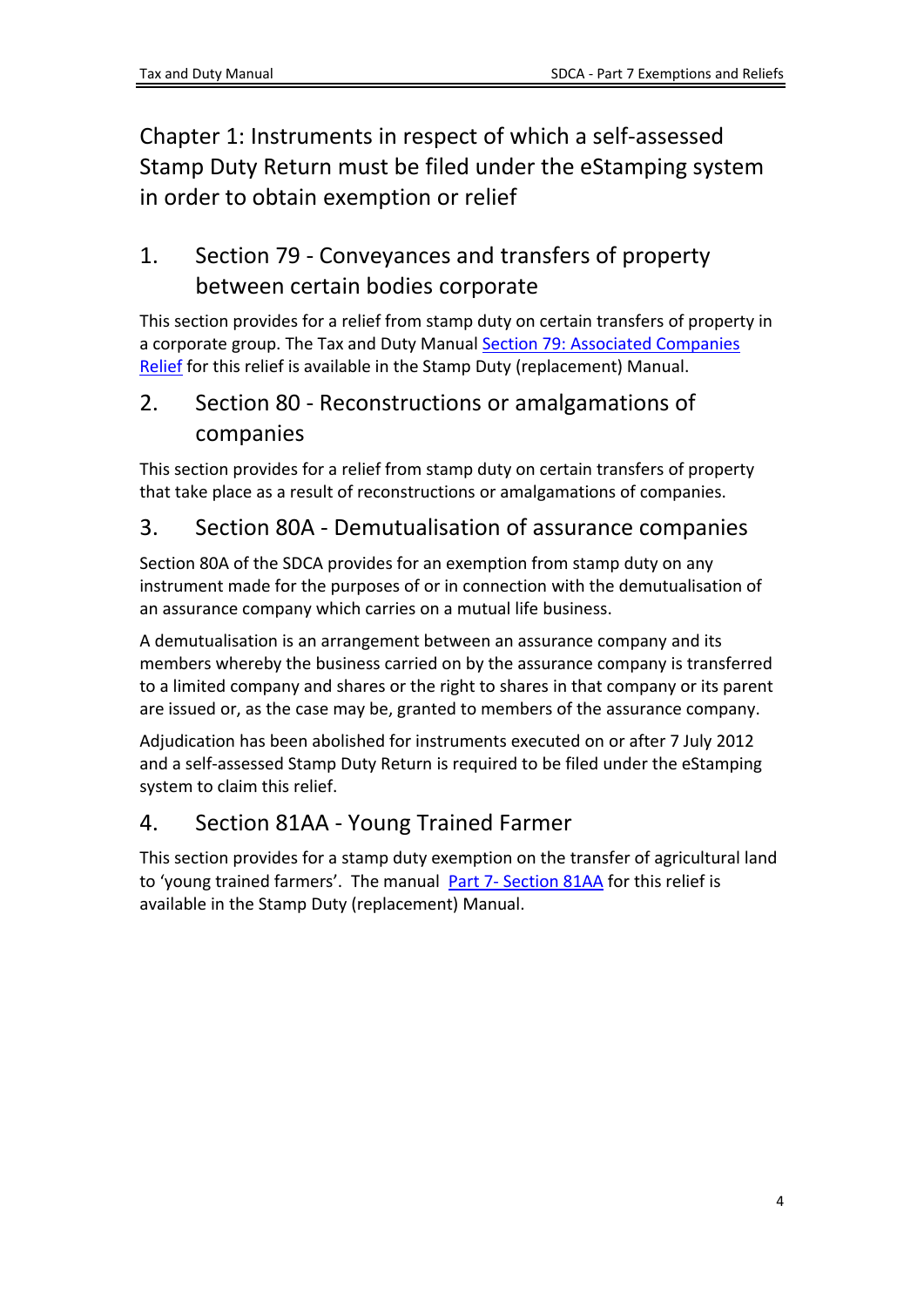# <span id="page-4-0"></span>5. Section 81C - Farm Consolidation

This section provides for a stamp duty relief (reduced rate of duty) on the sale and purchase of farmland for the purpose of consolidating farm holdings. The manual [Part](https://www.revenue.ie/en/tax-professionals/tdm/stamp-duty/stamp-duty-manual/part-07-exemptions-and-reliefs-from-stamp-duty/section-81c-farm-consolidation-relief.pdf) [7](https://www.revenue.ie/en/tax-professionals/tdm/stamp-duty/stamp-duty-manual/part-07-exemptions-and-reliefs-from-stamp-duty/section-81c-farm-consolidation-relief.pdf) [–](https://www.revenue.ie/en/tax-professionals/tdm/stamp-duty/stamp-duty-manual/part-07-exemptions-and-reliefs-from-stamp-duty/section-81c-farm-consolidation-relief.pdf) [section](https://www.revenue.ie/en/tax-professionals/tdm/stamp-duty/stamp-duty-manual/part-07-exemptions-and-reliefs-from-stamp-duty/section-81c-farm-consolidation-relief.pdf) [81C](https://www.revenue.ie/en/tax-professionals/tdm/stamp-duty/stamp-duty-manual/part-07-exemptions-and-reliefs-from-stamp-duty/section-81c-farm-consolidation-relief.pdf) for this relief is available in the Stamp Duty (replacement) Manual.

## <span id="page-4-1"></span>6. Section 81D - Relief for Certain Leases of farmland

This section provides for a stamp duty exemption for certain leases of farmland. The manual [Part](https://www.revenue.ie/en/tax-professionals/tdm/stamp-duty/stamp-duty-manual/part-07-exemptions-and-reliefs-from-stamp-duty/section-81d-leases-of-farmland.pdf)  $7$  [–](https://www.revenue.ie/en/tax-professionals/tdm/stamp-duty/stamp-duty-manual/part-07-exemptions-and-reliefs-from-stamp-duty/section-81d-leases-of-farmland.pdf) [section](https://www.revenue.ie/en/tax-professionals/tdm/stamp-duty/stamp-duty-manual/part-07-exemptions-and-reliefs-from-stamp-duty/section-81d-leases-of-farmland.pdf) [81D](https://www.revenue.ie/en/tax-professionals/tdm/stamp-duty/stamp-duty-manual/part-07-exemptions-and-reliefs-from-stamp-duty/section-81d-leases-of-farmland.pdf) for this relief is available in the Stamp Duty (replacement) Manual.

### <span id="page-4-2"></span>7. Section 82 - Charities

This section provides an exemption from stamp duty for conveyances, transfers and leases of land for charitable purposes in the State or Northern Ireland to a body of persons established for charitable purposes only or to the trustees of a trust so established.

Adjudication has been abolished for instruments executed on or after 7 July 2012 and a self-assessed Stamp Duty Return is required to be filed under the eStamping system to claim this relief.

# <span id="page-4-3"></span>8. Section 82A - Donations to approved bodies

Section 82A of the SDCA exempts from stamp duty donations of publicly quoted securities to approved bodies which come within the scheme of tax relief for donations to charities, schools and third level colleges as well as other approved bodies under section 848A of the Taxes Consolidation Act 1997.

This exemption applies to instruments transferring such securities executed on or after 31 March 2006.

Adjudication has been abolished for instruments executed on or after 7 July 2012 and a self-assessed Stamp Duty Return is required to be filed under the eStamping system to claim this relief.

## <span id="page-4-4"></span>9. Section 82B - Approved Sports Bodies

This section provides for an exemption from stamp duty for conveyances, transfers and leases of land to an approved sports body approved under section 235 of the Taxes Consolidation Act 1997, where that land will be used for the sole purpose of promoting athletic or amateur games or sports.

Adjudication has been abolished for instruments executed on or after 7 July 2012 and a self-assessed Stamp Duty Return is required to be filed under the eStamping system to claim this relief.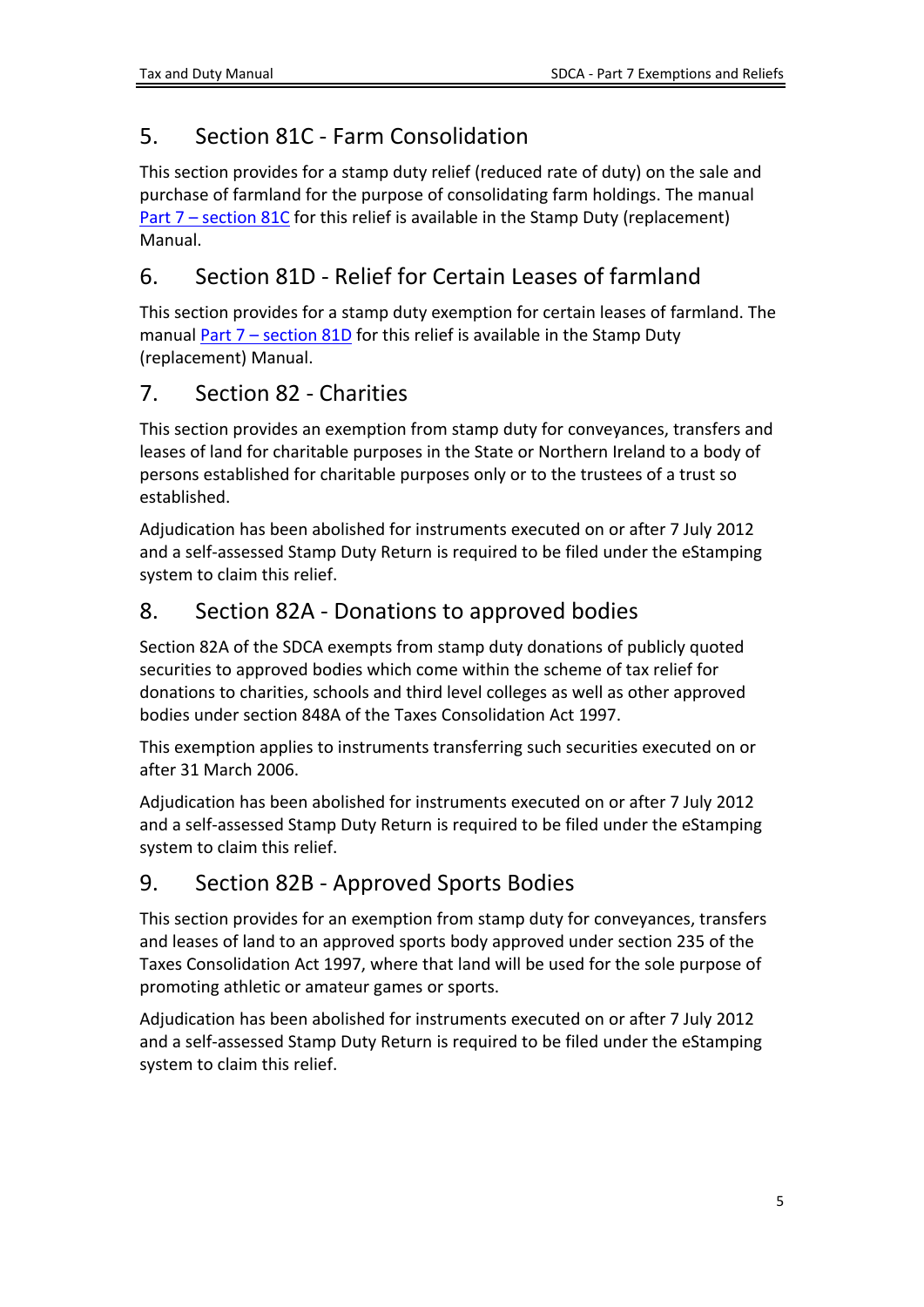# <span id="page-5-0"></span>10. Section 82C - Pension schemes and Charities

Section 82C provides for an exemption from stamp duty in respect of certain transfers of property involving pension schemes and charities where, following the transfer, the property continues to be held for the benefit of the pension scheme or charity.

The section confirms the existing stamp duty treatment which applied in relation to in specie transfers of pension and charity scheme assets between certain investment vehicles (including unit trusts). The exemption also applies where the investment vehicle is a corporate entity.

The section contains definitions of "charity" and "pension scheme" and specifies the different types of investment vehicles which can avail of the exemption.

### <span id="page-5-1"></span>11. Section 83A - Transfer of site to child

This exemption has been abolished with effect from 8 December 2010.

### <span id="page-5-2"></span>12. Section 83B - Certain Family Farm Transfers

Section 83B provides for an exemption from stamp duty for transfers of farmland from a child to a parent in the context of certain family arrangements to which the provisions of section 599 of the Taxes Consolidation Act 1997 (as amended by section 52 of the Finance Act 2007) apply for capital gains tax purposes. A child for the purposes of section 599 includes a child of a deceased child, certain nephews and nieces and foster children.

Adjudication has been abolished for instruments executed on or after 7 July 2012 and a self-assessed Stamp Duty Return is required to be filed under the eStamping system to claim this relief.

#### <span id="page-5-3"></span>13. Section 83C - Property "trade in" scheme

This relief, which applied to instruments executed on or after 7 May 2009 and on or before 31 December 2010, is no longer applicable.

### <span id="page-5-4"></span>14. Section 83D - Refund scheme where land used for residential development

Section 83D provides for a refund of the difference between the previous nonresidential stamp duty rate of 2% and the current rate of 6% (i.e. maximum of twothirds of the amount of duty paid at 6%) where non-residential land is subsequently developed for residential purposes. Tax and Duty Manual [Part](https://www.revenue.ie/en/tax-professionals/tdm/stamp-duty/stamp-duty-manual/part-07-exemptions-and-reliefs-from-stamp-duty/section-83d-residential-development-refund-scheme.pdf) [7](https://www.revenue.ie/en/tax-professionals/tdm/stamp-duty/stamp-duty-manual/part-07-exemptions-and-reliefs-from-stamp-duty/section-83d-residential-development-refund-scheme.pdf) [-](https://www.revenue.ie/en/tax-professionals/tdm/stamp-duty/stamp-duty-manual/part-07-exemptions-and-reliefs-from-stamp-duty/section-83d-residential-development-refund-scheme.pdf) [Section](https://www.revenue.ie/en/tax-professionals/tdm/stamp-duty/stamp-duty-manual/part-07-exemptions-and-reliefs-from-stamp-duty/section-83d-residential-development-refund-scheme.pdf) [83D](https://www.revenue.ie/en/tax-professionals/tdm/stamp-duty/stamp-duty-manual/part-07-exemptions-and-reliefs-from-stamp-duty/section-83d-residential-development-refund-scheme.pdf) for this relief is available in the Stamp Duty (replacement) Manual.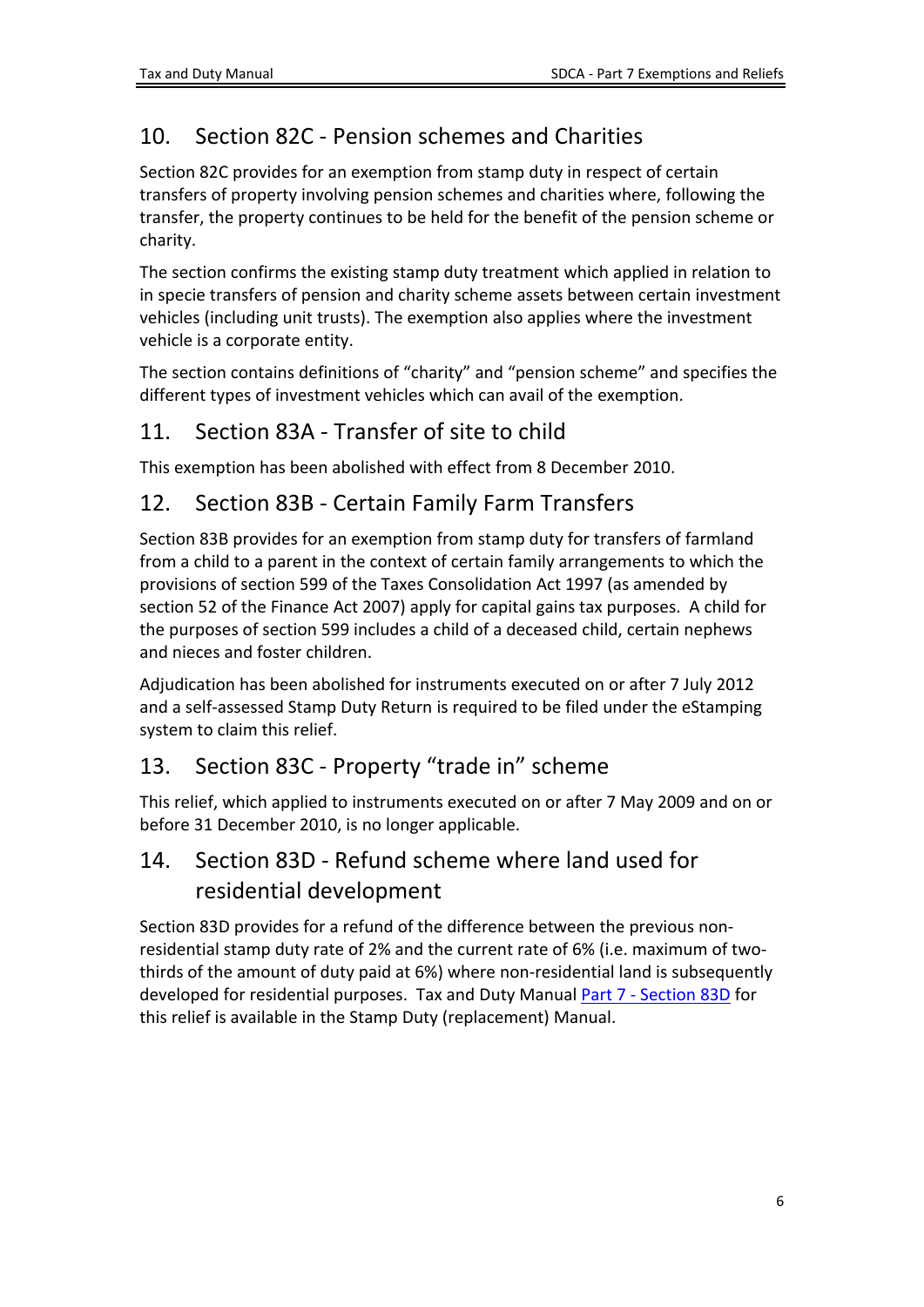# Chapter 2: Other instruments

### <span id="page-6-0"></span>15. Section 85 - Certain Loan Capital and Securities

Section 85 provides for an exemption from stamp duty on:

- the issue of loan capital or any Government loan;
- the transfer of loan capital (where the conditions in subsection (2)(b) are satisfied);
- the issue or transfer of securities issued by a qualifying company within the meaning of section 110 of the Taxes Consolidation Act 1997;
- the issue, transfer or redemption of an enhanced equipment trust certificate which is defined as "loan capital issued by a company to raise finance to acquire, develop or lease aircraft".

### <span id="page-6-1"></span>16. Section 85A - Certain Investment Certificates

Section 85A of the SDCA was inserted into the SDCA by Finance Act 2010. The section provides that stamp duty shall not be chargeable on the issue, transfer or redemption of an investment certificate within the meaning of section 267N of the Taxes Consolidation Act 1997.

### <span id="page-6-2"></span>17. Section 86A - Enterprise Securities Market

Section 86A, which was inserted into the SDCA by section 70 of the Finance (No. 2) Act 2013, provides for an exemption from stamp duty on the transfer of stocks or marketable securities admitted to the Enterprise Securities Market operated by the Irish Stock Exchange Limited.

The exemption does not apply where the admission of the stocks or marketable securities to the Enterprise Securities Market has been cancelled by the Irish Stock Exchange Limited.

The exemption applies with effect from 5 June 2017.

## <span id="page-6-3"></span>18. Section 87B - Merger of companies

This section provides an exemption from stamp duty on the transfer of assets pursuant to three types of mergers:

 A "cross-border merger" as defined in Regulation 2(1) of the European Communities (Cross-Border Mergers) Regulations 2008 which give effect to Council Directive 2005/56/EC. While the above definition caters for a crossborder merger involving at least one Irish company and a least one EEA company, the exemption will also be extended to a cross-border merger, within the meaning of the 2005 Directive, which does not involve an Irish company provided at least two of the companies are governed by the laws of different Member States.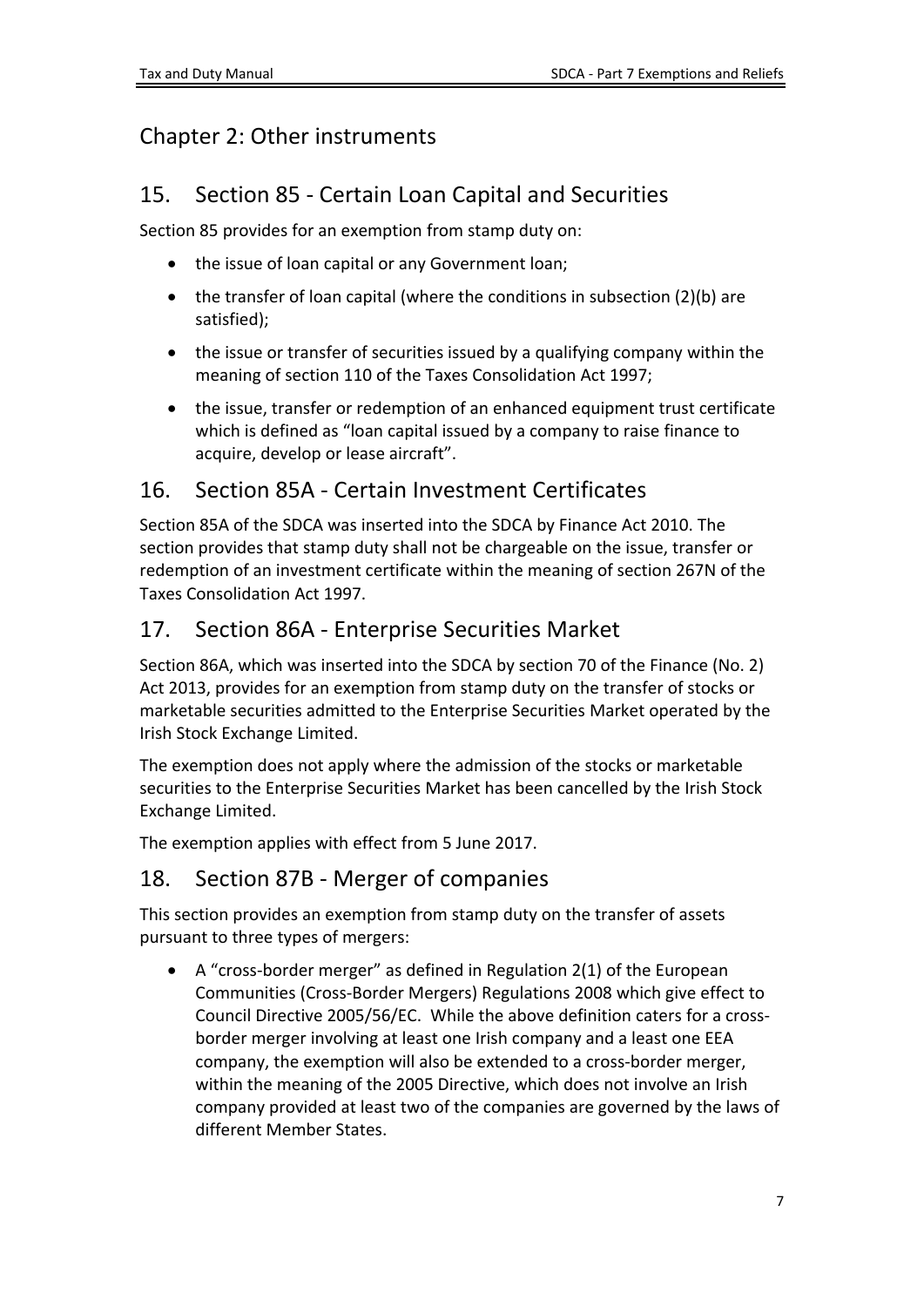- A "merger", involving two or more Irish public limited companies, as defined in Regulation 4 of the European Communities (Mergers and Divisions of Companies) Regulations 1987. It is accepted that the exemption also extends to a merger by absorption as provided for in Regulation 13(8) of the 1987 Regulations.
- An "SE merger" under which an SE is formed by the merger of two or more companies in accordance with Article 2(1) and subparagraph (a) or (b) of Article 17(2) of Council Regulation (EC) No. 2157/2011 of 8 October 2001 on the Statute for a European company (SE).

#### <span id="page-7-0"></span>18.1 Mergers/dissolutions of foreign companies

The merger or dissolution of foreign companies can sometimes involve the transfer of Irish property, such as shares, buildings or land. Normally, the transfer of Irish property will attract a charge to stamp duty. However, in certain jurisdictions, a merger or dissolution can be effected by an act of law or an administrative act which will transfer the **beneficial** interest in the property held by one company to some other company. Transfer of the **legal** interest in the property will still require the execution of a formal instrument of transfer and the question arises as to the stamp duty treatment of the instrument. The point at issue is whether the instrument will attract a liability to ad valorem duty.

It is not possible to give a definitive answer because the mechanisms for dissolving or merging companies vary considerably from jurisdiction or jurisdiction. There can even be variations within a jurisdiction. The incidence of duty will depend on the nature and effect of the legal or administrative act and the documentation associated with it. This is particularly the case with mergers. Thus, it will be necessary to consider the precise form of the act, the circumstances in which it is carried out and the effect of the foreign law before the stamp duty liability can be determined. In short, each case must be considered on its merits.

Several jurisdictions have the necessary company law provisions to enable companies to merge or dissolve by legal or administrative act, including: France, Holland, Finland, Switzerland, Canada, Delaware and Ohio (this is not an exhaustive list). It must be emphasised that because a merger can be carried out by a legal or administrative act it does not necessarily follow that any instrument executed in connection with such an act will not attract a liability to ad valorem duty.

Where it can be shown to the satisfaction of the Revenue that, as a consequence of a legal or administrative act effecting a dissolution or merger, the beneficial interest in Irish property is transferred from one company to another, any instrument executed to transfer the legal interest in the property will not attract a liability to duty.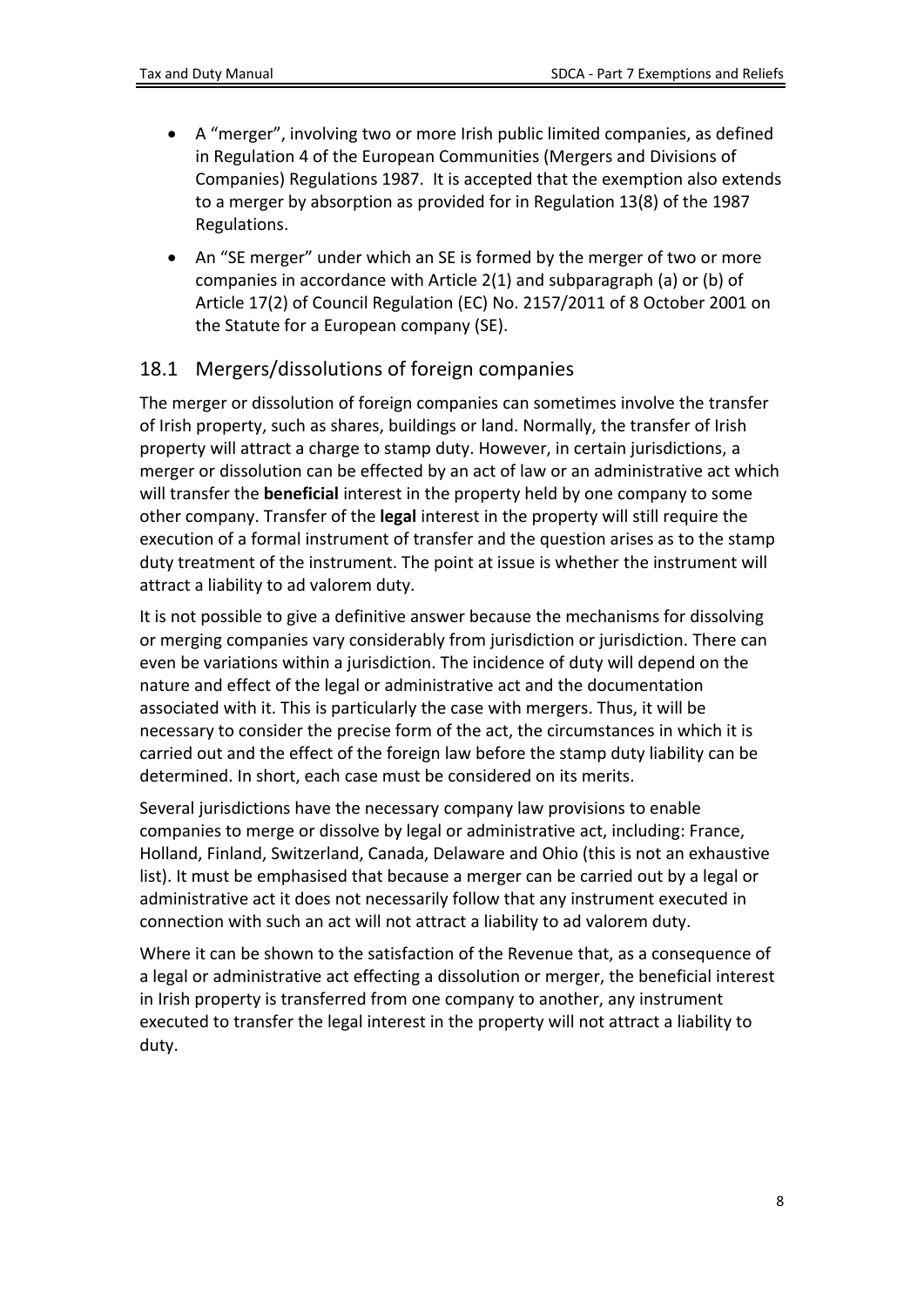# <span id="page-8-0"></span>19. Section 88 - Certain stocks and marketable securities

Transfers of shares in companies or other bodies corporate registered outside the State are not chargeable to Irish stamp duty. For example, a transfer of shares in British Gas plc is not chargeable to Irish stamp duty - even if the stock transfer form is executed in Ireland. The exemption does not apply if the transfer of the foreign shares "relates" to Irish immovable property or to Irish stocks or marketable securities (other than shares in (i) an investment undertaking within the meaning of section 739B of the Taxes Consolidation Act 1997 or (ii) a qualifying company within the meaning of section 110 of the Taxes Consolidation Act 1997).

## <span id="page-8-1"></span>20. Section 90 - Certain financial services instruments

This section provides for an exemption from stamp duty for a wide range of instruments used primarily in the financial services industry. These exemptions do **not** apply if the instruments concerned relate to Irish immovable property or Irish stocks of marketable securities (other than shares in (i) an investment undertaking within the meaning of section 739B of the Taxes Consolidation Act 1997 or (ii) a qualifying company within the meaning of section 110 of the Taxes Consolidation Act 1997).

#### <span id="page-8-2"></span>21. Section 90A - Greenhouse gas emissions

This section, introduced under Finance Act 2008, provides for an exemption from stamp duty on the sale, transfer or other disposition of a "greenhouse gas emissions allowance". Any contract or agreement for the sale of a "greenhouse gas emissions allowance" is covered by the exemption.

A "greenhouse gas emissions allowance" has the meaning assigned to "carbon offsets" in section 110(1) of the Taxes Consolidation Act 1997.

The section applies to instruments executed on or after 5 December 2007.

#### <span id="page-8-3"></span>22. Section 91A - New houses or apartments with a floor area compliance certificate

This exemption has been abolished with effect from 8 December 2010.

### <span id="page-8-4"></span>23. Section 92 - New dwelling houses and apartments with no floor area compliance certificate

This exemption has been abolished with effect from 8 December 2010.

#### <span id="page-8-5"></span>24. Section 92B - First time buyer relief

This exemption has been abolished with effect from 8 December 2010.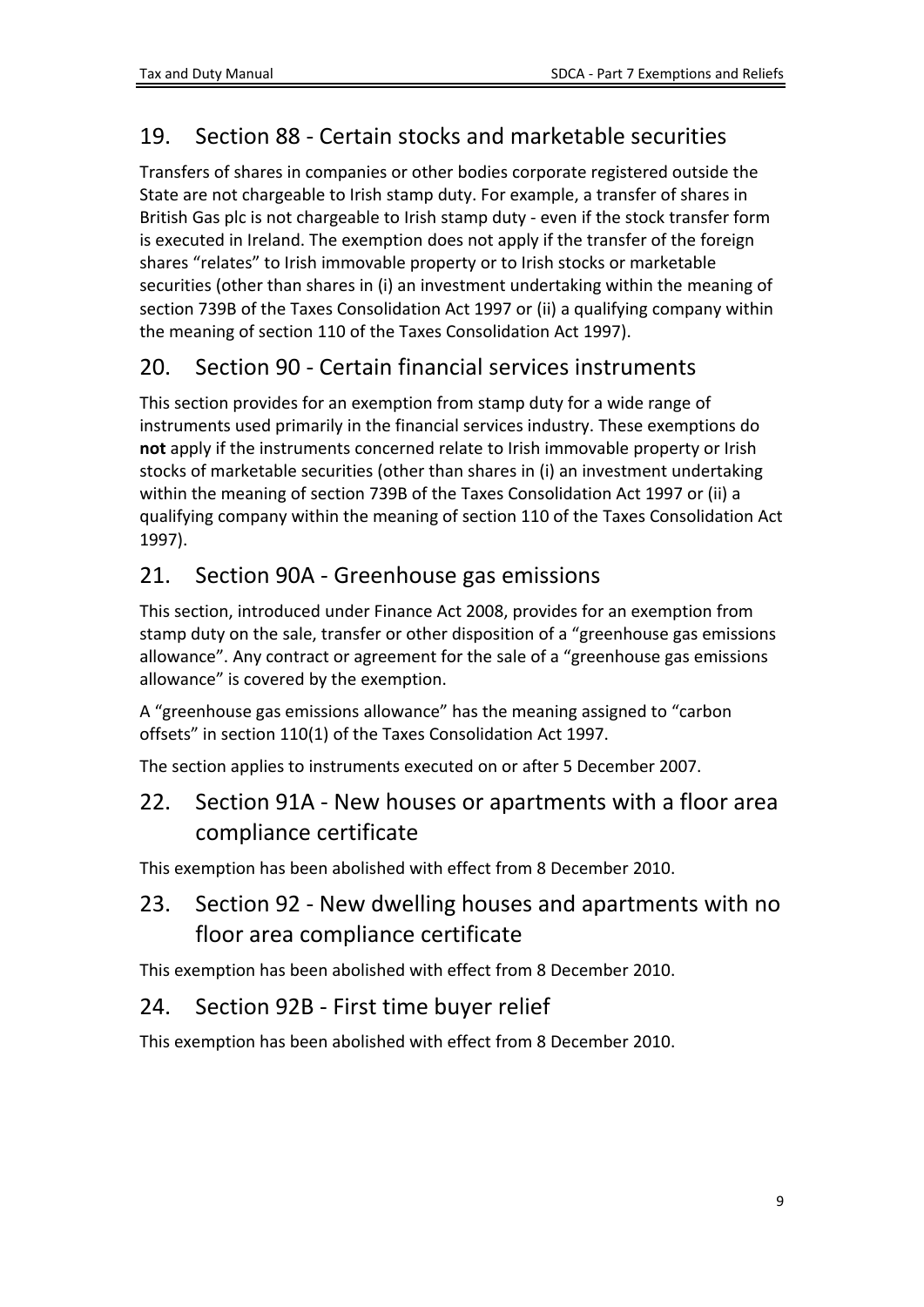# <span id="page-9-0"></span>25. Section 95 - Commercial Woodlands Relief

Section 95 provides partial relief from stamp duty in respect of an instrument "being" a conveyance or transfer on sale, or a lease of land, on which commercial woodlands are growing. It was Revenue's view that the relief did not extend to a gift of land.

In a recent appeal before the Appeal Commissioners, they determined that the relief is also applicable to a conveyance or transfer operating as a voluntary disposition. Revenue have decided to accept the Appeal Commissioners' determination. Accordingly, the relief will now apply where the conveyance or transfer is on sale or the conveyance or transfer operates as a voluntary disposition (gift).

The woodlands must be growing on a substantial part of the land (a substantial part is regarded as not less than 75% of the land) and the woodlands must be managed on a commercial basis and with a view to the realisation of profits.

The relief applies to the portion of the consideration, which represents the value of the trees growing on the land.

#### <span id="page-9-1"></span>26. Section 96 - Transfers between spouses and civil partners

This section provides that all transfers/leases of property between spouses and civil partners (unless the transfer is a subsale) are exempt from stamp duty. If any other person is a party to the instrument the exemption does not apply.

## <span id="page-9-2"></span>27. Section 97 - Certain transfers following the dissolution of marriage or civil partnership

Following a divorce or dissolution of a civil partnership, property may be transferred between spouses/civil partners pursuant to a court order. These transfers are exempt from stamp duty. If any other person is a party to the instrument the exemption does not apply.

#### <span id="page-9-3"></span>28. Section 97A - Certain transfers by cohabitants

This section provides for an exemption from stamp duty where a property is transferred pursuant to an order under section 174 of the Civil Partnership and Certain Rights and Obligations of Cohabitants Act 2010 by a cohabitant to his or her cohabitant.

If any other person is a party to the instrument the exemption does not apply.

This section applies to transfers made on or after 1 January 2011.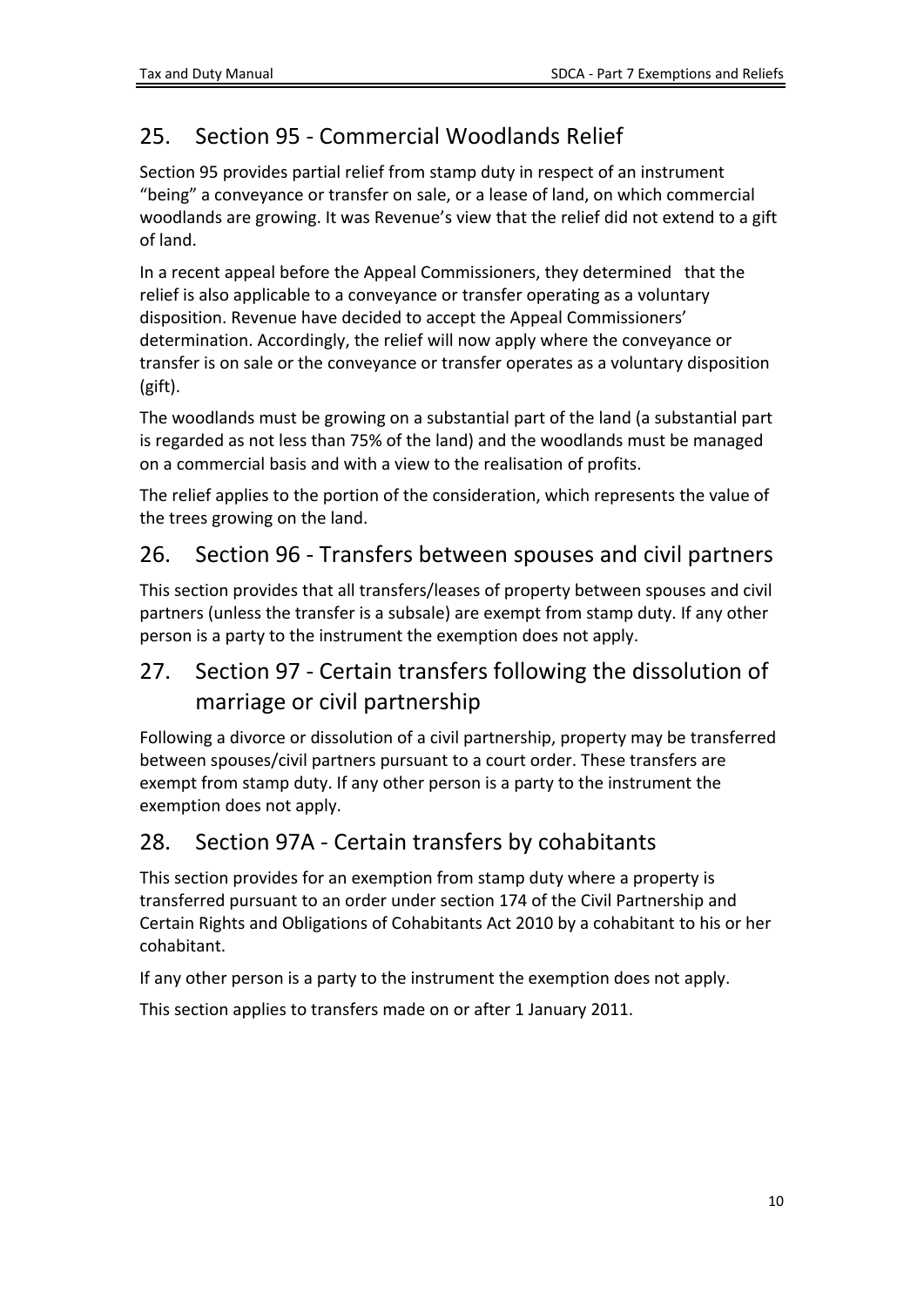## <span id="page-10-0"></span>29. Section 101 - Intellectual Property

This section provides for an exemption on the sale, transfer or other disposition of intellectual property as defined in the section. The term "intellectual property" has the meaning assigned to "specified intangible asset" in section 291A(1) of the Taxes Consolidation Act 1997.

Contracts and agreements for sale of intellectual property are also covered by the exemption.

Goodwill may also be exempt, but only to the extent that it is **directly attributable** to the intellectual property. Where there is business goodwill and goodwill that is attributable to the intellectual property, the consideration must be apportioned between the two on a just and reasonable basis.

#### <span id="page-10-1"></span>30. Section 101A - Single Farm Payment

Section 101A of the SDCA provides for an exemption from stamp duty on the sale, transfer or other disposition of an EU Single Farm Payment Entitlement [paid under Regulation (EU) No. 1037/2013 of the European Parliament and of the Council of 17 December 2013)].

Where the Single Farm Payment Entitlement forms part of a transaction consisting also of chargeable property, the consideration is to be apportioned on a just and reasonable basis as between the Single Farm Payment Entitlement and the other property and the part of the consideration attributable to the Single Farm Payment Entitlement should be disregarded when determining the liability to stamp duty on the chargeable property.

The apportionment provisions in Section 45 of the SDCA also apply where relevant.

This exemption applies to instruments executed on or after 1 January 2005.

#### <span id="page-10-2"></span>30.1 Milk quotas

The transfer of a milk quota gives rise to a charge to stamp duty as the milk quota is intangible property for stamp duty purposes and a conveyance or transfer of a milk quota would fall into the "Conveyance or Transfer on sale of any property other than stocks or marketable securities or a policy of insurance of a policy of life insurance" head of charge and would be chargeable at the non-residential property rates. Stamp duty will arise on an instrument of transfer of a milk quota on the consideration payable for the transfer of the milk quota or the market value of the milk quota in the case of a gift. A liability to stamp duty may also arise, under section 31 of the Stamp Duties Consolidation Act 1999, on a contract for sale of a milk quota.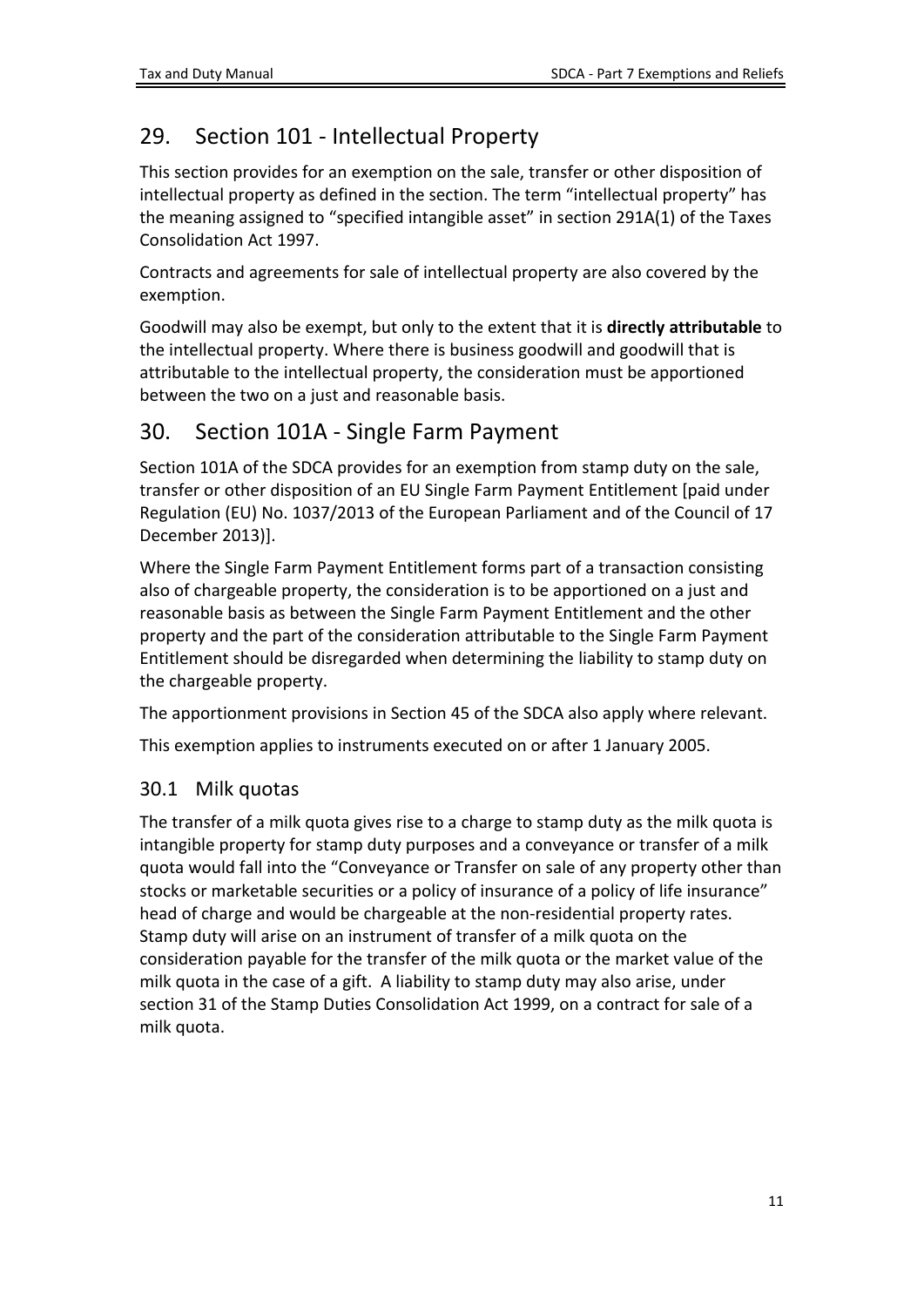## <span id="page-11-0"></span>31. Section 106B - Housing Authorities/Affordable Homes Partnership

Section 106B was inserted into the SDCA under Finance Act 2008. Section 106B replaced the existing exemption relating to housing authorities in section 8 of the Housing (Miscellaneous Provisions) Act 1992 and also provided for a similar exemption for the Affordable Homes Partnership

Section 64 Finance Act 2011 substituted a new section 106B for the old section 106B.

The new section 106B retains the exemption from stamp duty in respect of a conveyance, transfer or lease of a house, building or land **to**

- a Housing Authority in connection with any of its functions under the Housing Acts 1966 to 2004, or
- the Affordable Homes Partnership in connection with the services specified in article 4(2) of the Affordable Homes Partnership (Establishment) Order 2005 as amended.

However, the new section also provides, with effect from 1 April 2011, for a maximum stamp duty charge of €100 in respect of a conveyance, transfer, or lease of a house, building or land **by**

- a Housing Authority in connection with any of its functions under the Housing Acts 1966 to 2004, or
- the Affordable Homes Partnership in connection with the services specified in article 4(2) of the Affordable Homes Partnership (Establishment) Order 2005 as amended.

#### <span id="page-11-1"></span>32. Section 108 - National Treasury Management Agency

Section 108 of the SDCA was repealed by Section 73 Finance Act 2014. However, Section 73 also specifically provides that neither:

- a) the National Treasury Management Agency, nor
- b) the Minister in relation to a function exercised by the Minister which is capable of being delegated to the National Treasury Management Agency under section 5 of the National Treasury Management Agency Act

are accountable persons for stamp duty purposes.

#### <span id="page-11-2"></span>33. Section 111 - Oireachtas Funds

If the stamp duty payable on an instrument would be payable out of funds provided by the Oireachtas, then this section exempts the instrument from duty. To qualify the entirety of the stamp duty would have to be payable out of Oireachtas funds.